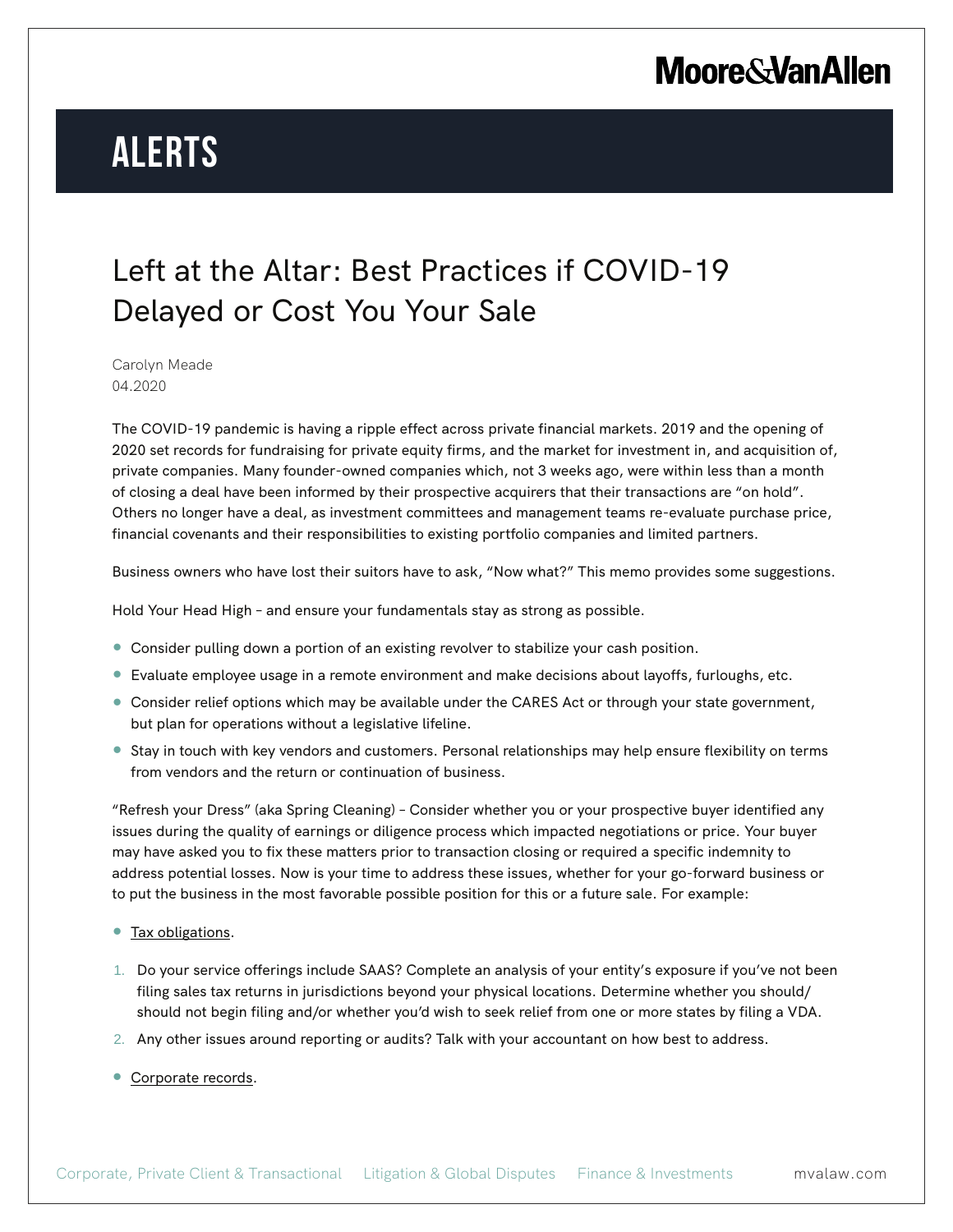## **Moore&VanAllen**

#### **Left at the Altar: Best Practices if COVID-19 Delayed or Cost You Your Sale**

- 1. Are there former business partners whose ownership you've redeemed but where there is no paper trail for that redemption beyond a notation in the financials?
- 2. Are your capitalization tables up to date for all investments/redemptions/incentive unit issuances?
- 3. Are key agreements with third parties still under an old dba or formally with the name of an entity whom you've acquired?
- 4. Do your organizational documents have holes? Should you be qualified to do business in additional states?
- Financial records.
- 1. Did the absence of an audit cause issues? Consider engaging an auditor for this year and, possibly, one or more of the prior years.
- 2. Is deferred revenue a significant line item for your business? If you do not have a written policy regarding the impact of service termination, put one in place. If you do offer full or partial returns, track experience for prior years to enable a fact-based argument for the portion of deferred revenue which should/should not be treated as debt.
- **Environmental Issues**. Resolve any identified issues that can be easily resolved without significant expense.
- Employee misclassification. Was there some question as to the exempt/hourly status of a portion of your workforce?
- **Eitigation.** See if you can reach a settlement with respect to pending or threatened litigation. Without the pressure of an imminent closing (and the associated expectation of your counterparty that you are flush with cash), disputes may more easily be resolved and at less cost.

Make the Future Bright (Strategic Planning). If your sale is not just postponed for a month or two, but on "indefinite hold" or truly dead, consider your next steps.

- Will you continue to run the business for the foreseeable future?
- Do you plan to go back out to the market this year? Next year? In 5 years?
- Have you or other key owners or managers already committed to retirement? Who can step into your shoes? What training is necessary?
- If your next sale is unlikely to occur for 12 months or more, consider whether there are estate planning opportunities or opportunities to incentivize employees which you had not implemented in advance of the original transaction. For example:
- 1. Would it benefit you or your family to move a portion of your equity ownership into trust? Do you need structural change to ensure that voting control remains with you notwithstanding such transfers?
- 2. Would you like to award incentive equity to key employees such that they could obtain capital gains treatment on an exit payment instead of paying ordinary income on a transaction bonus? [Note that this may also help retain good people despite furloughs or temporary pay cuts].